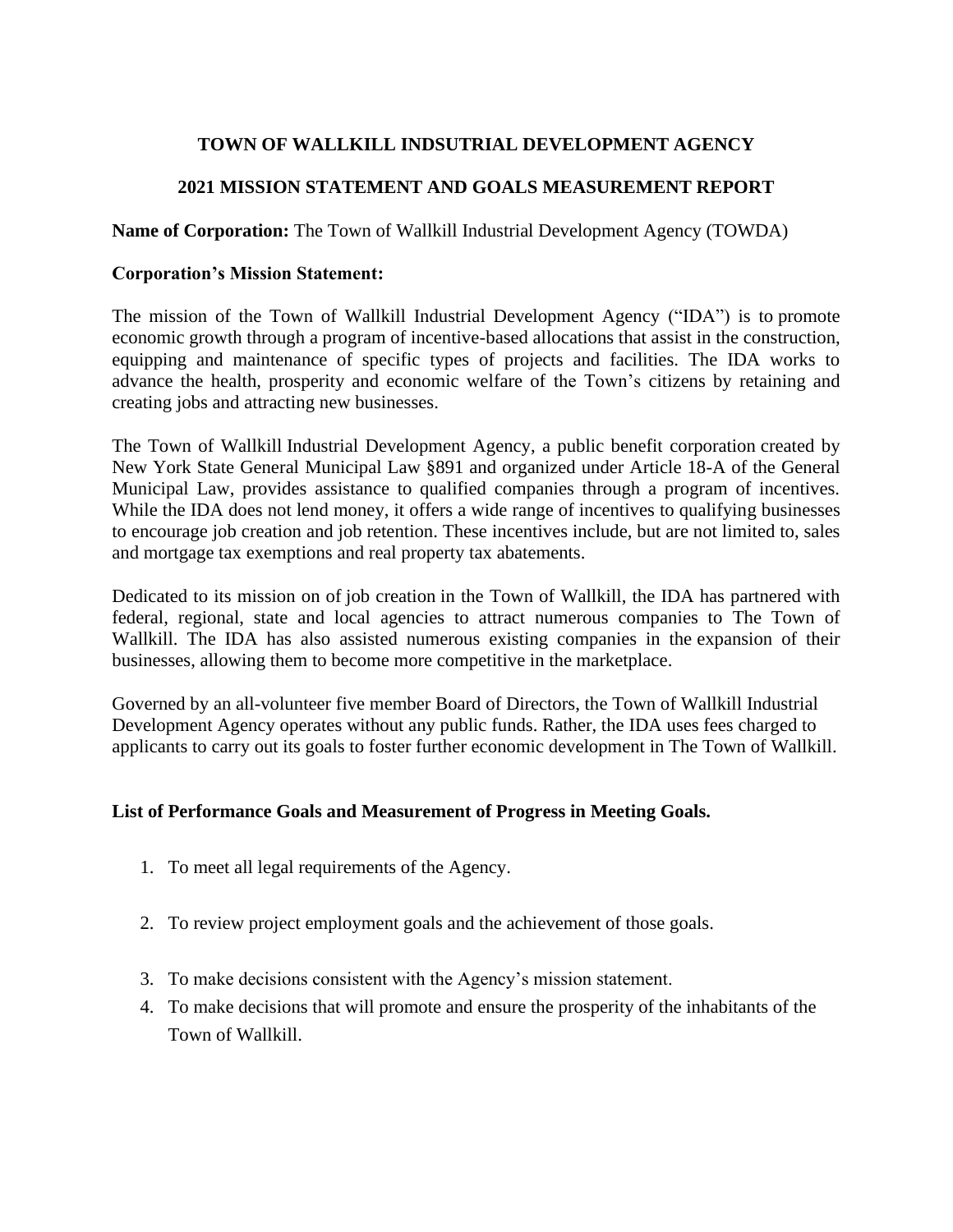5. Monitoring PILOT Agreements. By monitoring existing PILOT Agreements for entities operating with the Town of Wallkill, during 2021, the TOWIDA assisted in the retention of jobs within the Town in the manufacturing field and another 20 jobs in the hospitality field.

## **Additional questions regarding 2021 measurement of TOWIDA progress against mission and performance goals:**

1. Have the Board Members acknowledged that they have read and understood the mission of the corporation?

Yes

2. Who has the power to appoint the management of the corporation?

The TOWIDA Board appoints its management.

3. If the Board appoints management, do you have a policy you follow when appointing the management of the corporation?

At present, management is conducted by the Board itself.

4. Briefly describe the role of the Board and the role of management in the implementation of the mission.

The Board of the TOWIDA sets policies and overall strategy for the organization, appoints and oversees management and financial operations and controls – all in support of its mission and goals. The management of TOWIDA promotes and administers its services, operations, finances, contracts and projects in support of its mission and goals and in accordance with the strategy, direction and policies established by the Board.

5. Has the Board acknowledged that they have read and understood the responses to each of these questions?

Yes, the Board has read and understood the responses to each of these questions and has approved them for filing with the ABO

6. Do the board members affirm its membership, board, committee, and management structure?

Yes.